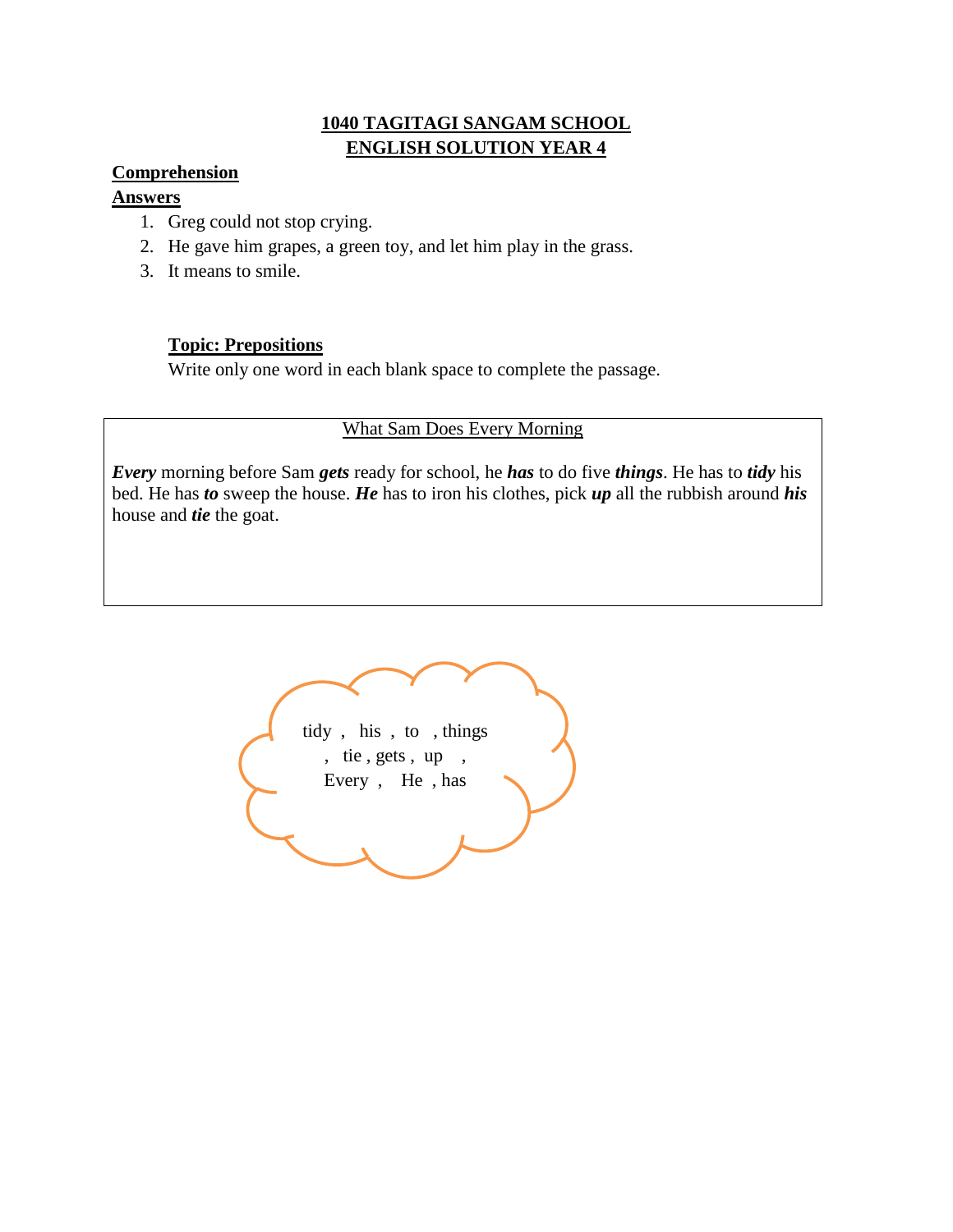# **1040 TAGITAGI SANGAM SCHOOL WEEK 9 MATHS SOLUTION YEAR 4**

## **Strand: Measurement Sub- strand: Length /Area**

These non- standard units are used to measure length and widths of shapes. Some of the examples of non-standard units are:



*For example* if you want to know the **length of your hand** you can use **your hand span** to measure. **Arm length** can be used to measure the **height of the door**. **Foot, step, or pace** can be used to measure the **length of your classroom**.

## **Activity**

Now you have to estimate or guess each of these lengths. After guessing then you use one string to measure the length and then place it on your ruler to know the actual length.

| Unit         | <b>Distance to measure</b>    | <i>Estimate / guess the</i><br>length | Check (measure the<br>actual length) |
|--------------|-------------------------------|---------------------------------------|--------------------------------------|
| Hand span    | Length of the coffee<br>table | DEPENDS ON STUDENT'S MEASUREMENT      |                                      |
| Arm length   | Height of the window          |                                       |                                      |
| Step or pace | Length of your<br>bedroom     |                                       |                                      |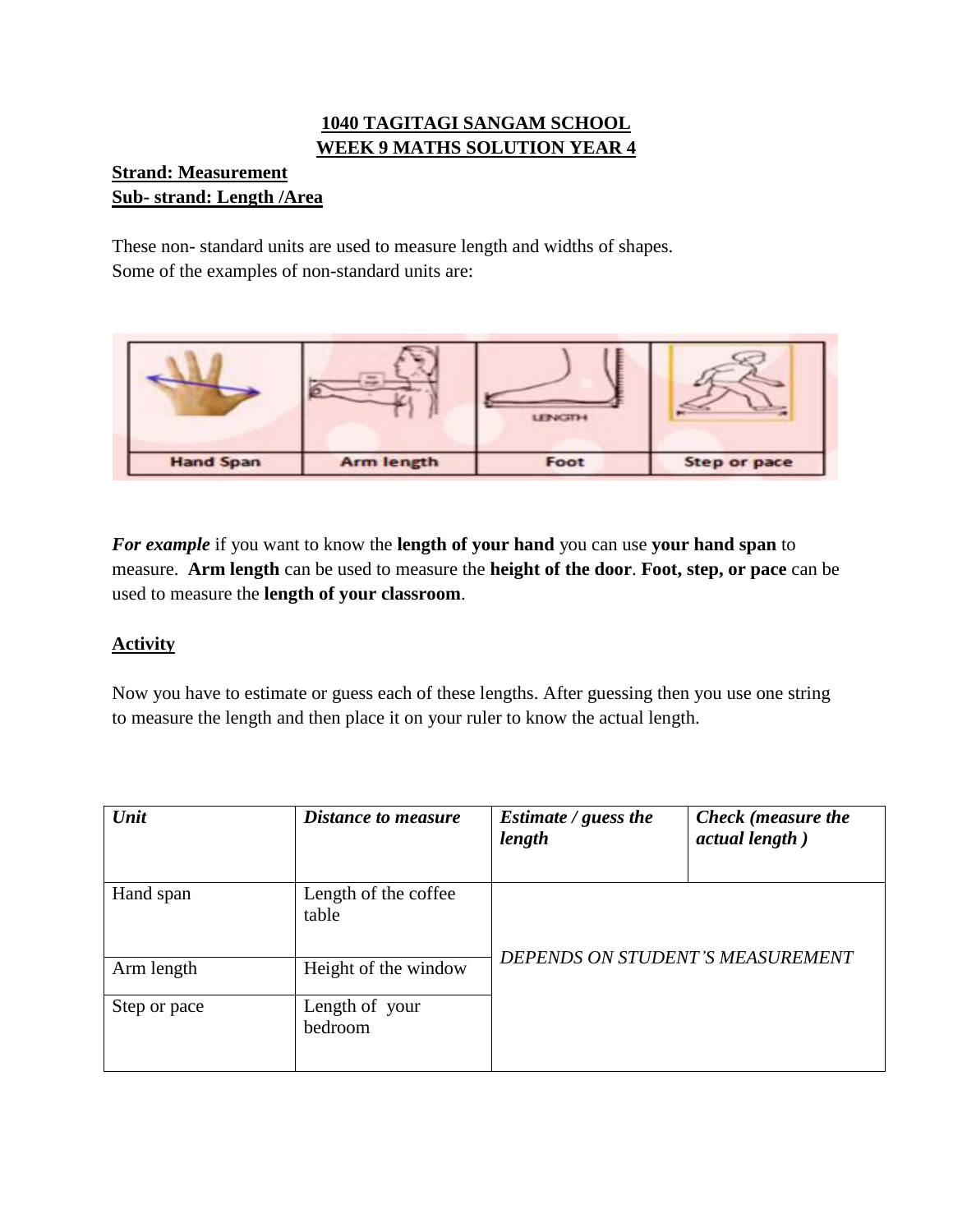# **1040 TAGITAGI SANGAM SCHOOL WEEK 9 HEALTHY LIVING SOLUTION YEAR 4**

# **Topic: Personal Safety Sub- topic: Road safety**

# **ROAD RULES**

**Activity** – Choose the correct answer given below to fill in the blanks.







|                  | Walk on the right hand   Looking left and right before crossing   Hold hands of adults while |                      |
|------------------|----------------------------------------------------------------------------------------------|----------------------|
| side of the road |                                                                                              | walking on the road. |





Traffic light crossing <br> Zebra crossing

**Zebra crossing, Looking left and right before crossing, Walk on the right hand side of the road, Traffic light crossing, Hold hands of adults while walking on the road.**